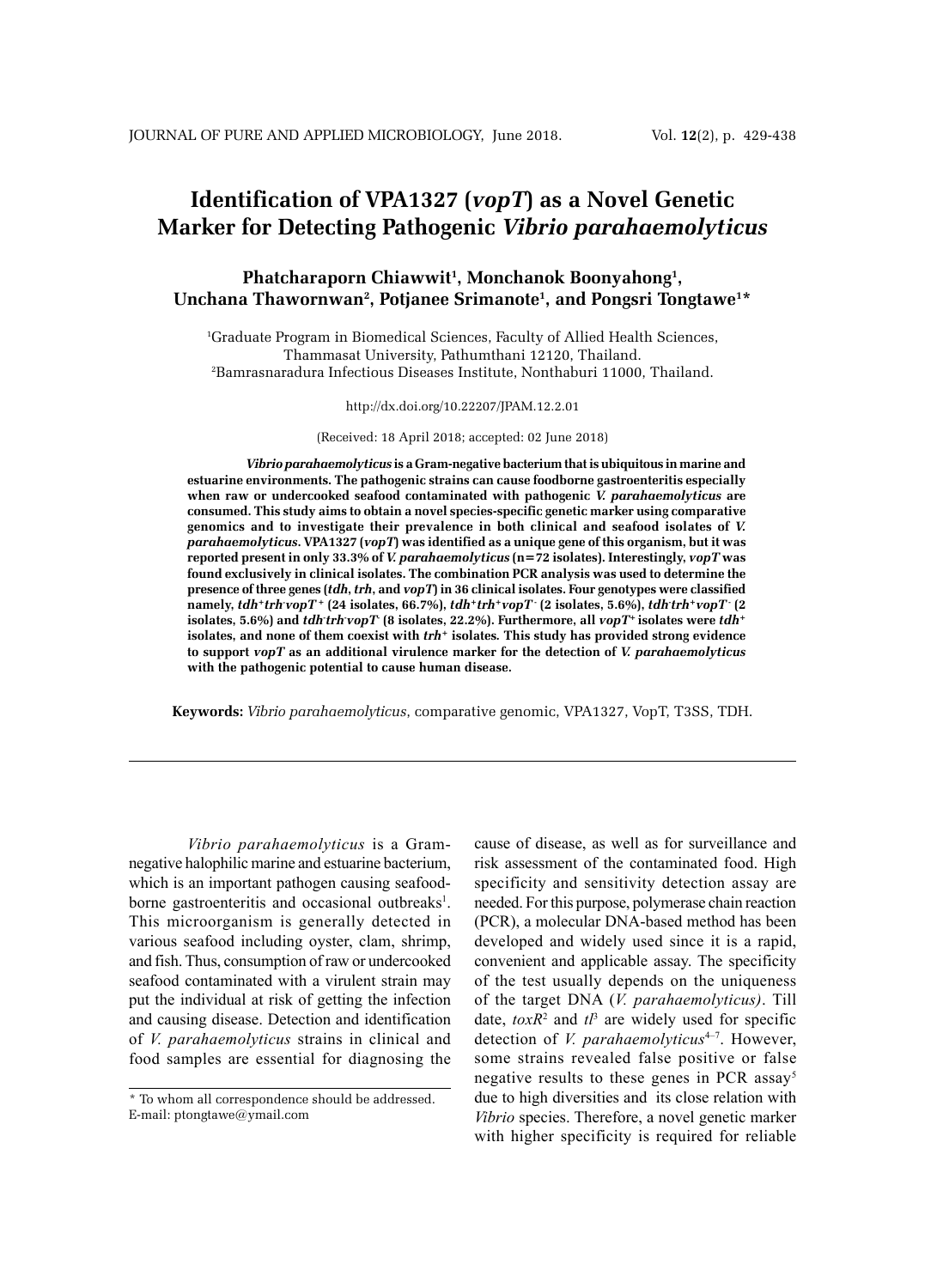diagnosis. Besides accurately identifying the organisms, their pathogenic potential also need to be evaluated. Most of *V. parahaemolyticus* strains isolated from diarrheal patients carry genes encoding thermostable direct hemolysin (TDH) and/or TDH-related hemolysin (TRH). TDH, but not TRH is responsible for the Kanagawa phenomenon (KP) showing beta hemolysis on a particular blood agar plate (Wagatsuma agar)<sup>8,9</sup>. However, it was demonstrated that pathogenicity of *V. parahaemolyticus* is not exclusively the responsibility of TDH<sup>10</sup> and TRH<sup>11</sup>.

KP-positive *V. parahaemolyticus*  strain, RIMD2210633, has two chromosomes, chromosome 1 (large) and chromosome 2 (small). The large chromosome contains most of the essential genes required for growth and viability, whereas, the small chromosome play a role in adaptation to environmental changes<sup>12</sup>. Besides being smaller in size, the chromosome 2 is more diverse in genetic organization and content. Genome sequencing data also revealed the presence of two sets of type III secretion system (T3SS) genes located in chromosome 1 (T3SS1) and 2 (T3SS2). The T3SS2 which is more divergent from the T3SS in gram-negative bacteria is present only in pathogenic KP-positive strains<sup>12</sup>. T3SS1 is responsible for cytotoxicity, whereas, T3SS2 is responsible for enterotoxicity and intestinal fluid accumulation<sup>13</sup>. T3SS2 was further characterized and two distinct lineages, T3SS2 $\alpha$  and T3SS2 $\beta$ were further classified<sup>13-15</sup>. T3SS2 $\alpha$  is associated with *tdh* (*tdh*<sup>+</sup> *trh*) isolates, while T3SS2 $\beta$  is associated with *trh* (*tdh*- *trh*<sup>+</sup> ) isolates.

As earlier stated, the success of genome sequencing has contributed widely to related genomic studies especially the comparative genomic studies. By using *in silico* comparison, specific targets or genetic markers for the detection and identification of pathogenic bacteria can be identified<sup>7,16-18</sup>. This study primarily aimed to explore a novel genetic marker for exclusively detected *V. parahaemolyticus* by comparison analysis between chromosome 2 of *V. parahaemolyticus* and *V. alginolyticus*.

### **MATERIALS AND METHODS**

### **Bacterial strains**

A total of 125 bacterial strains used in this

J PURE APPL MICROBIOl*,* **12**(2), June 2018.

study were collected and kept in our laboratory. There were 106 and 19 stains of *Vibrionaceae* and non-*Vibrionaceae,* respectively. Among the *Vibrionaceae,* 72 strains were *V*. *parahaemolyticus* including ATCC17802 (1), clinical (36) and seafood (35) strains and 34 strains were non-*V*. *parahaemolyticus*. All bacterial strains and their sources were listed in Table 1.

## **Comparison between chromosome II genome sequences of** *V. parahaemolyticus* **and** *V. alginolyticus*

Closely related chromosome II DNA sequences of *V. parahaemolyticus* RIMD2210633 (Accession No. NC\_004605.1) and *V. alginolyticus* ATCC 17749 (Accession no. NC\_022359.1) were retrieved from the GeneBank database. Firstly, the two genome sequences were aligned using Microbial Nucleotide BLAST and BLASTn from Center for Biotechnology Information (http://blast. ncbi.nlm.nih.gov/) optimized to produce highly similar sequences. The uniquely identified regions on *V. parahaemolyticus* chromosome II were then selected and analyzed for their gene identifications (ID) and corresponding coding sequences (CDSs) were obtained from the database (https://www. ncbi.nlm.nih.gov/nuccore). To confirm the absence of the archive *V. parahaemolyticus*-specific sequence, these CDSs were individually aligned against non-redundant protein sequence (nr) using BLASTx with the exclusion of *V. parahaemolyticus* sequences. The CDSs revealed no similarity/ identity with other *Vibrio* spp. ORFs or low identity to the proteins of other genus was considered as unique genes of *V. parahaemolyticus*.

The primers of the selected unique CDS were designed using DNAMAN (Lynnon BioSoft, Canada). All primers used in this study were commercially synthesized (Bioneer, South Korea). **Preparation of DNA template**

A colony of the bacterial strains cultured overnight was picked, suspended in sterile distilled water (DW) and the  $OD_{600nm}$  was adjusted to one. After the adjusted bacterial cell was boiled and centrifuged at 8,100 x*g* for 5 min, the supernatant was transferred to a new tube and kept at 4°C for use as a template for PCR amplification.

### **PCR amplification of** *vpa1327*

The VPA1327 primers were shown in Table 2. The reaction mixture contained 1.0 U of Taq polymerase (Fermentas, USA), 1x of reaction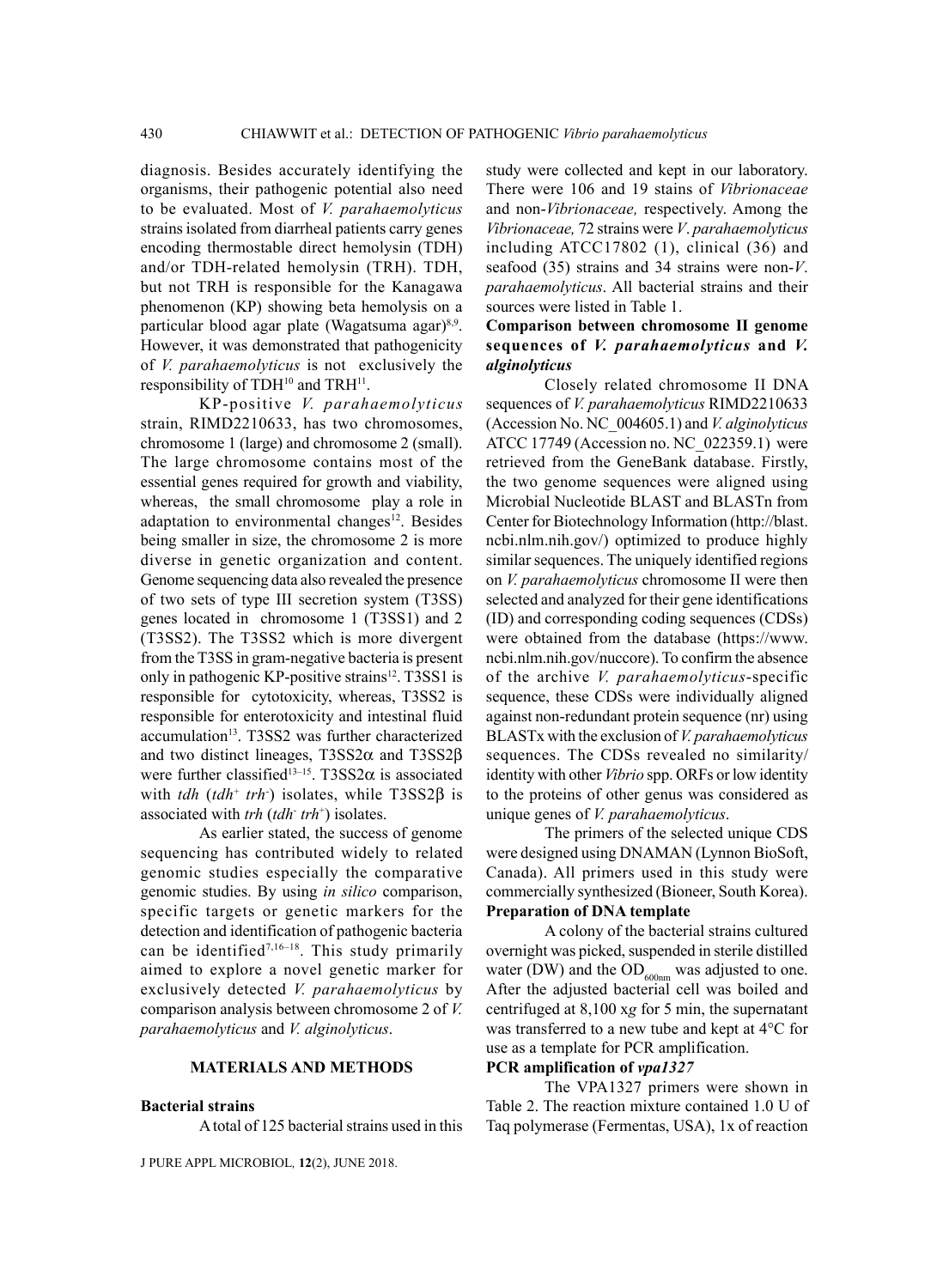buffer containing KCl, 2.0 mM  $MgCl<sub>2</sub>$ , 0.4 µM of each primer *vpa1327*F and *vpa1327*R, 0.2 mM of each deoxynucleoside triphosphate (dNTP), 1 µl of bacterial DNA template and the reaction volume which was made up to 20 µl using sterile DW. The PCR cycling conditions were one cycle of 5 min at 95°C followed by 30 cycles of 30 s at 95°C, 30 s at 58°C and 30 s at 72°C followed by a final extension time of 5 min at 72°C. The PCR products were electrophoresed in 1.5% agarose gel, stained with ethidium bromide, and then visualized by a gel documentation system (Syngene, UK).

# **Multiplex PCR**

The multiplex PCR was designed to determine *toxR*, *tdh* and *trh* of *V. parahaemolyticus* strains within one reaction tube only. The reaction mixture volume of 25 µl contained 1.0 µl of DNA template, 1.0 U *Taq* DNA polymerase, 1x *Taq* buffer containing KCl, 2.0 mM MgCl, 0.2 mM for each dNTPs, and 0.4, 0.8, 0.4 and 0. 2 mM of *tdh*, *trh*, *toxR* and *16SrRNA* primer pair respectively (Table 2). The thermal cycling was set similarly for *vpa1327* amplification. The PCR products were examined by agarose gel electrophoresis as described in the previous section.

### **RESULTS AND DISCUSSION**

This study primarily aimed to identify a unique gene encoding for a protein that is unique to *V. parahaemolyticus* by genomic comparison. To identify the unique gene, the *'in silico*' genomic comparison between chromosome II DNA sequences of *V. parahaemolyticus* (1,877,212 bp) and closely related species, as well as that of *V. alginolyticus* (1,812,170 bp) was done. The reason behind the usage of chromosome II for comparison is that it is more diverse in structure and gene content than chromosome I. Generally, 56.8% unique genes of *V. parahaemolyticus*  were carried from chromosome II, whereas, only 29.5% were carried from chromosome I 12. Moreover, genes encoding type III secretion system (T3SS2) located on this chromosome was previously considered as being related to the pathogenicity of *V. parahaemolyticus* to humans<sup>15</sup>. Chromosomes II from both species were compared based on nucleotide sequence homology using BLASTn, and the BLASTn analysis showed 94% homology over 64% coverage of chromosome II

nucleotide sequence. Approximately 200 discrete regions located on the small chromosome of *V. parahaemolyticus* were predicted as the region of differences. Among these, 106 regions were more extended than 1,000 bp.

The three large regions spanning over 20,000 bp were located, and their predicted CDSs were retrieved from *V. parahaemolyticus* genome sequence (Accession No. NC\_004605.1) in the NCBI database as shown and summarized in Fig. 1. A total of 121 CDSs were further analyzed by BLASTx, and the results indicated that only two designated genes, VPA1327 and VPA1331, revealing low identity to the proteins of other genus were selected. VPA1327 encoding an exoenzyme T revealed 64% (over 233 amino acids) and 46 % (over 173 amino acids) with exoenzyme T of *Providencia alcalifaciens* and *Pseudomonas aeruginosa*, respectively. Interestingly, this orthologous exoenzyme T (VPA1327) was not found in *Vibrio* spp. other than *V. parahaemolyticus*. In contrast, VPA1331 exhibited one matched sequence with 41% identity to the putative OspC2 of *Vibrio* spp. strain FF\_286. These results indicated that VPA1327 is unique to *V. parahaemolyticus* CDS.

Since VPA1327 gene encoding for an exoenzyme T, also known as *Vibrio* outer protein (Vop) T was found to be unique to *V. parahaemolyticus,* we hypothesized the use of *vopT* as a genetic marker for specific detection. Although, there are several genes used for diagnosis of *V. parahaemolyticus* such as *toxR*<sup>2</sup> ,  $t^{3}$  and  $atpA^{19}$ , they were not uniquely designed for *V. parahaemolyticus*. These gene sequences, 86, 97, and 85% respectively, showed a high similarity with those of *V. alginolyticus<sup>7</sup>*. As previously described in our study that apart from *V. parahaemolyticus, vopT* (VPA1327) was not found in vibrios, therefore, exclusive specificity should be obtained from *V. parahaemolyticus* detection based on a *vopT* gene. To detect the *vopT*, the specific primers were designed. The PCR assay was developed, and the optimal annealing temperature was determined to be 58°C. The PCR reaction yielded an amplified fragment of 687 bp. The specificity of the designed primer pair was evaluated by the optimized single PCR using various *Vibrio* species and other representative pathogenic bacteria, as listed in Table 1. The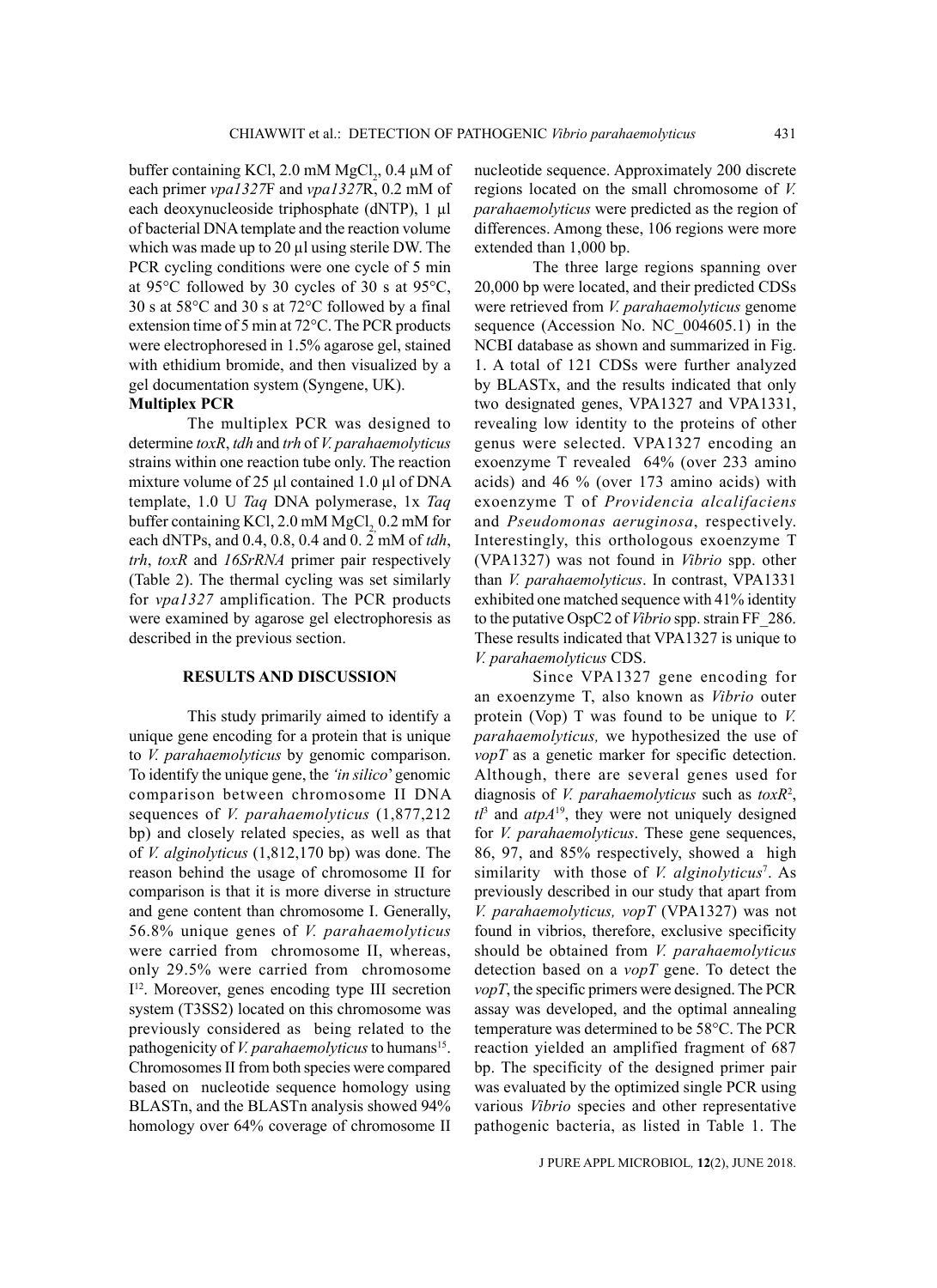PCR results showed that *vopT* was specific to *V. parahaemolyticus*, deprived of false positive submitting to 100% specificity as expected. Nevertheless, only 24 of 72 (33.3%) tested *V. parahaemolyticus* strains revealed positive results reflecting vastly low sensitivity to accept detection application. Interestingly, these all positive strains were from clinical samples. This observation prompted us to determine whether *vopT* could be used to distinguish between pathogenic strains from nonpathogenic ones. Therefore, all *V. parahaemolyticus* strains used in our study were

| Bacterial species        | No. of strains | Source (number of isolates)                                   |
|--------------------------|----------------|---------------------------------------------------------------|
| V. parahaemolyticus      | 72             | ATCC17802 (1), clin (36), sf (35)                             |
| <i>V. alginolyticus</i>  | 10             | ATCC17749 (1), clin (5), sf (4)                               |
| V. cholerae              | 5              | Ref. (3 <i>i.e.</i> , N16961, 569B, O17SR.), clin (1), sf (1) |
| <i>V. fluvialis,</i>     | 5              | Ref. $V26/36(1)$ , ),                                         |
| V. furnisii              | 3              | clin (3) clin (3), sf (1)                                     |
| V. vulnificus            | 2              | ATCC27526(1), sf(1)                                           |
| V. mimicus               | 3              | $\text{clip}(1), \text{sf}(2)$                                |
| V. harvevi               | $\overline{c}$ | ATCC14126 (1), sf (1)                                         |
| V. campbellii            | 1              | ATCC25920 (1)                                                 |
| Grimontia hollisae       | 1              | ATCC33564 (1)                                                 |
| Photobacterium damselae. | 2              | sf(2)                                                         |
| Providencia rettigeri    | 1              | unk                                                           |
| Escherichia coli         | 1              | ATCC25933                                                     |
| Pseudomonas aeruginosa   | 4              | ATCC27857, Ref. (3 <i>i.e.</i> , DMS00554, L165NC, P137)      |
| Shigella flexneri        | 3              | clin $(3)$                                                    |
| Salmonella Typhimurium   |                | ATCC13311 (1)                                                 |
| S. Enteritidis           |                | clin                                                          |
| S. Paratyphi A           |                | clin                                                          |
| S. Oslo                  |                | unk                                                           |
| S. Orion                 |                | unk                                                           |
| Klebsiella pneumoniae    |                | unk                                                           |
| Citrobacter fruendii     |                | unk                                                           |
| Enterobacter cloacae     | 1              | unk                                                           |
| Enterococcus faecalis    |                | unk                                                           |
| Edwardsiella tarda       |                | unk                                                           |
|                          |                |                                                               |

**Table 1.** Bacterial strains used in this study

ATCC, American Type Culture Collection; clin, clinical isolate; sf, seafood isolate; unk, unknown origin

**Table 2.** Sequences of primers used in this study

| Gene    | Primer sequences                  | Size (bp) | Reference                         |
|---------|-----------------------------------|-----------|-----------------------------------|
| toxR    | F: 5' -GTCTTCTGACGCAATCGTTG-3'    | 368       | Kim <i>et al.</i> <sup>2</sup>    |
|         | R: 5'-ATACGAGTGGTTGCTGTCATG-3'    |           |                                   |
| tdh     | F: 5'-GTAAAGGTCTCTGACTTTTGGAC-3'  | 269       | Bej <i>et al</i> . <sup>3</sup>   |
|         | R: 5'-TGGAATAGAACCTTCATCTTCACC-3' |           |                                   |
| trh     | F: 5' -CGCTCTCATATGCTTCGAC-3'     | 433       | this study                        |
|         | R: 5'-TTCGCGATTGATCTACCA-3'       |           |                                   |
| vpa1327 | F: 5'-ACATACGGAAAATATAGGTAGTG-3'  | 687       | this study                        |
|         | R: 5'-AAATCTAGCGCATCAAGT-3'       |           |                                   |
| 16SrRNA | F: 5' -CGGTGAAATGCGTAGAGAT -3'    | 663       | Tarr <i>et al</i> . <sup>33</sup> |
|         | R: 5' -TTACTAGCGATTCCGAGTTC -3'   |           |                                   |
|         |                                   |           |                                   |

F, Forward primer; R, Reverse primer.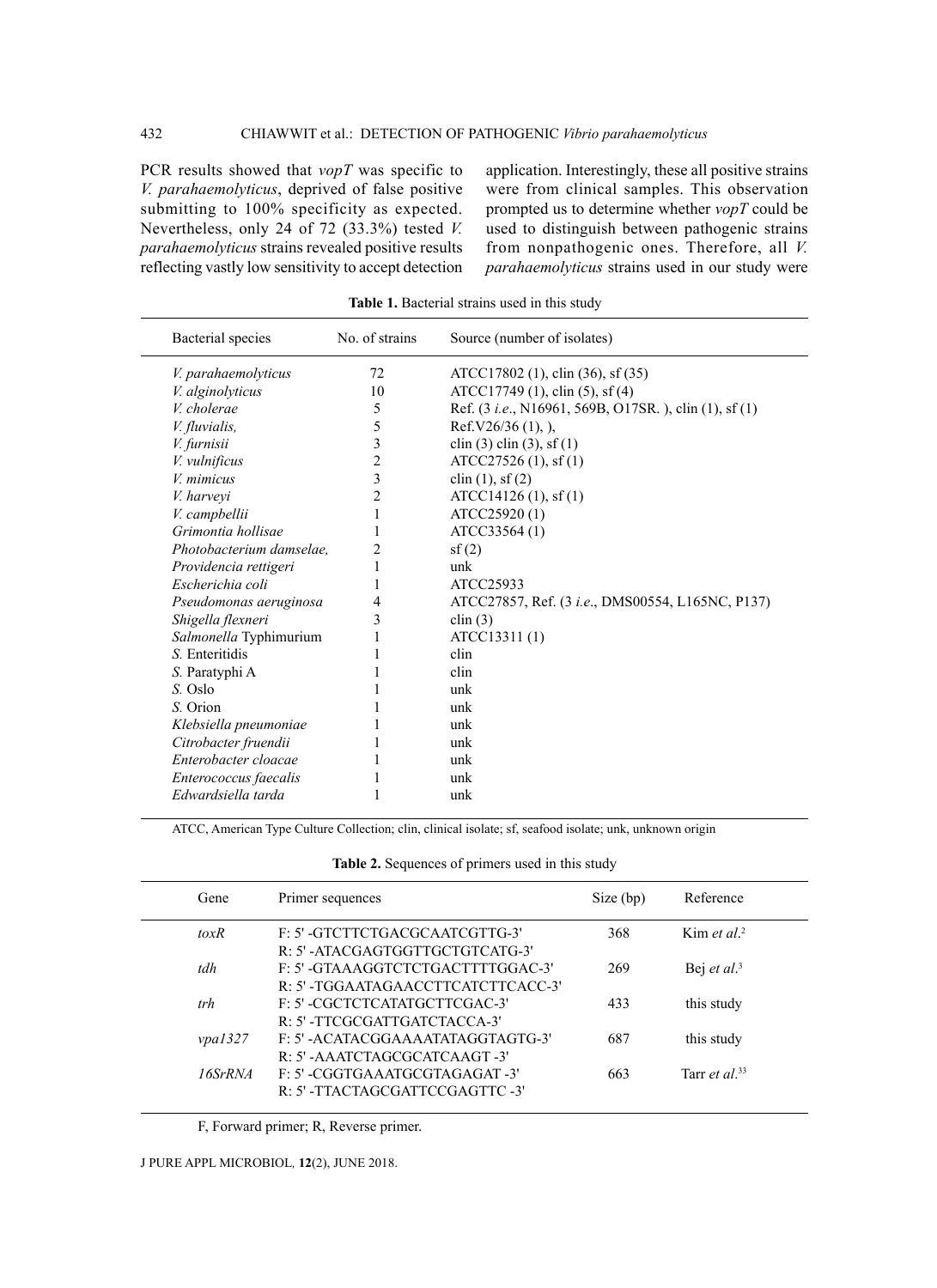further used to determine the presence of *toxR*, *tdh,* and *trh* using optimized multiplex PCR.

All 106 *Vibrionaceae* were positive for *16SrRNA* of which 72 isolates were *toxR*<sup>+</sup> , speciesspecific marker confirmed the culture-based identification of *V. parahaemolyticus* used in this study. A total of 35 seafood isolates were negative for both *tdh* and *trh* indicating nonpathogenic *V. parahaemolyticus,* of which *vopT* was also absent. In contrast, 26 (72.2%), 4 (11.1%) and 24 (66.7%) of 36 clinical isolates besides ATCC17802 were positive for *tdh*, *trh*, and *vopT*, respectively (Table 3). These results are consistent with several previous studies as summarized in Table 4. These studies showed quite high frequency of *tdh* which is more than 50% of the clinical isolates. However, contradicting results reported by Jone *et al*. 20 showed a higher prevalence of *trh* (61.7%) but a

| No.                     | V. parahaemolyticus |           |           | PCR result               |                          |                |  |
|-------------------------|---------------------|-----------|-----------|--------------------------|--------------------------|----------------|--|
|                         | isolate             | 16SrRNA   | toxR      | tdh                      | trh                      | vopT           |  |
| $\mathbf{1}$            | 52605281            | $^{+}$    | $^{+}$    |                          |                          | $^{+}$         |  |
| $\overline{c}$          | 53607188            | $^{+}$    | $\ddot{}$ | $+$                      |                          | $^{+}$         |  |
| $\overline{\mathbf{3}}$ | 52605165            | $^{+}$    | $^{+}$    | $^{+}$                   |                          | $^{+}$         |  |
| $\overline{4}$          | 52605981            | $\ddot{}$ | $^{+}$    | $^{+}$                   |                          | $^{+}$         |  |
| 5                       | 52604921            | $^{+}$    | $^{+}$    | $^{+}$                   |                          | $^{+}$         |  |
| 6                       | 52605516            | $\ddot{}$ | $^{+}$    | $\ddot{}$                |                          | $^{+}$         |  |
| $\overline{7}$          | 52604579            | $^{+}$    | $^{+}$    | $^{+}$                   |                          | $^{+}$         |  |
| 8                       | 52604517            | $^{+}$    | $^{+}$    | $\overline{a}$           |                          |                |  |
| 9                       | 52605668            | $^{+}$    | $^{+}$    | $\overline{a}$           |                          | $\overline{a}$ |  |
| 10                      | 52605556            | $\ddot{}$ | $^{+}$    | $^{+}$                   |                          | $^{+}$         |  |
| 11                      | 52605517            | $\ddot{}$ | $^{+}$    | $\overline{a}$           |                          |                |  |
| 12                      | 52605675            | $^{+}$    | $^{+}$    | $\overline{a}$           |                          |                |  |
| 13                      | 52605774            | $^{+}$    | $^{+}$    | $^{+}$                   |                          | $^{+}$         |  |
| 14                      | 52605822            | $^{+}$    | $^{+}$    | $^{+}$                   |                          | $^{+}$         |  |
| 15                      | 53-01               | $^{+}$    | $^{+}$    | $^{+}$                   |                          | $^{+}$         |  |
| 16                      | 53-02               | $^{+}$    | $^{+}$    | $^{+}$                   |                          | $^{+}$         |  |
| 17                      | 53-04               | $\ddot{}$ | $^{+}$    | $^{+}$                   |                          | $^{+}$         |  |
| 18                      | 53-05               | $^{+}$    | $^{+}$    | $^{+}$                   |                          | $^{+}$         |  |
| 19                      | 53-06               | $\ddot{}$ | $^{+}$    | $^{+}$                   |                          | $\ddot{}$      |  |
| 20                      | 53-07               | $^{+}$    | $^{+}$    | $\overline{a}$           |                          | $\overline{a}$ |  |
| 21                      | 53603951            | $^{+}$    | $^{+}$    | $^{+}$                   |                          | $^{+}$         |  |
| 22                      | 53603910            | $^{+}$    | $^{+}$    | $^{+}$                   |                          | $^{+}$         |  |
| 23                      | 53604316            | $\ddot{}$ | $^{+}$    | $\ddot{}$                |                          | $^{+}$         |  |
| 24                      | 53604513            | $^{+}$    | $^{+}$    | $\overline{\phantom{a}}$ |                          | $\overline{a}$ |  |
| 25                      | 53604518            | $\ddot{}$ | $^{+}$    | $^{+}$                   |                          | $^{+}$         |  |
| 26                      | 53605975            | $^{+}$    | $^{+}$    | $^{+}$                   | $\ddot{}$                |                |  |
| 27                      | 53606206            | $^{+}$    | $^{+}$    | $\overline{a}$           |                          |                |  |
| 28                      | 53606637            | $^{+}$    | $^{+}$    | $^{+}$                   | $\overline{\phantom{0}}$ | $^{+}$         |  |
| 29                      | 53607058            | $^{+}$    | $^{+}$    | $^{+}$                   |                          | $^{+}$         |  |
| 30                      | 53608005            | $^{+}$    | $^{+}$    | $\overline{a}$           | $\ddot{}$                | $\overline{a}$ |  |
| 31                      | 53609903            | $\ddot{}$ | $^{+}$    | $^{+}$                   |                          | $^{+}$         |  |
| 32                      | 53610963            | $\ddot{}$ | $^{+}$    | $^{+}$                   |                          | $\ddot{}$      |  |
| 33                      | 53611025            | $^{+}$    | $^{+}$    |                          | $\ddot{}$                |                |  |
| 34                      | 53611080            | $^{+}$    | $^{+}$    | $\overline{a}$           |                          |                |  |
| 35                      | 53611224            | $^{+}$    | $^{+}$    | $^{+}$                   | $\overline{a}$           | $^{+}$         |  |
| 36                      | 53607926            | $\ddot{}$ | $^{+}$    | $^{+}$                   | $^{+}$                   |                |  |
| 37                      | ATCC17802           | $^{+}$    | $^{+}$    |                          | $^{+}$                   |                |  |

**Table 3.** Distribution of *tdh*, *trh,* and *vopT* in clinical isolates of *V. parahaemolyticus* by PCR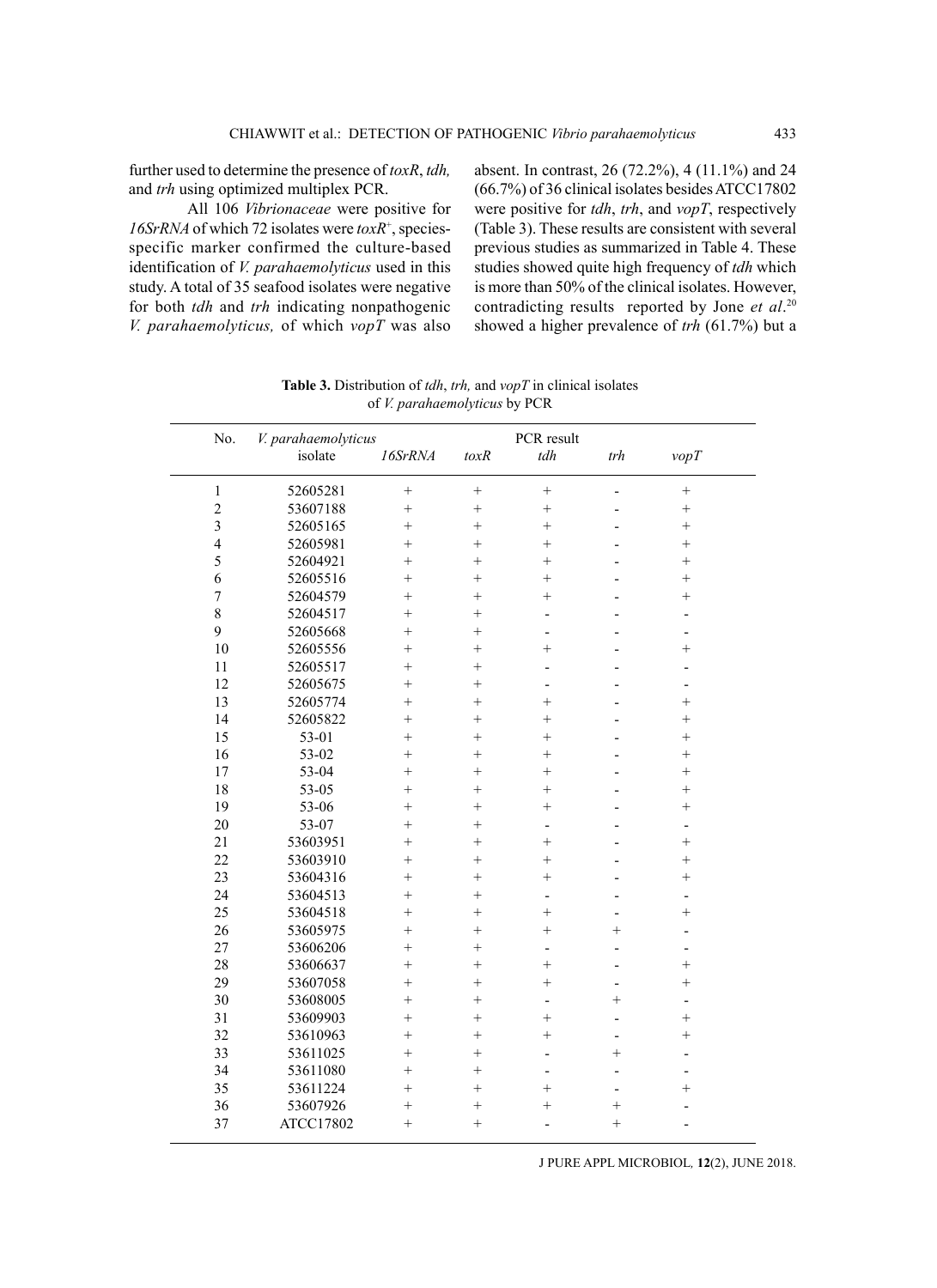quite low proportion of *vopT* (11.7%) in clinical isolates. The difference may be due to differences in geographic regions where the bacterium was isolated. The Jone's study was carried out in  $USA^{20}$ , while others were carried out in Asian Countries such as China<sup>21-23</sup> and Thailand<sup>24</sup>, including this study. Additionally, the PCR results of the three

genes of clinical isolates in this study could be classified into four groups (Table 4) *i.e.*, *tdh*<sup>+</sup>*trh*<sup>-</sup> *vopT* + (24 isolates), *tdh*<sup>+</sup> *trh*<sup>+</sup> *vopT* - (2 isolates), *tdh* $trh<sup>+</sup>$ *vopT*<sup>-</sup> (2 isolates) and *tdh*-*trh*-*vopT*<sup>-</sup> (8 isolates). These results showed that all *vopT*+ isolates were *tdh*<sup>+</sup> , accounted for 92.3% (24/26) and none of them coexist with *trh*. The *vopT* express exclusively with

**Table 4.** The occurrence of *tdh, trh,* and *vopT* in clinical *V. parahaemolyticus*  isolates compared to data retrieved from several studies

| Gene                                                            | This study<br>$\%$ (no.) | Jones <i>et al.</i> $^{20}$<br>$\%$ (no.) | Tsai <i>et al.</i> $^{22}$<br>$\%$ (no.) | Mala <i>et al.</i> $^{24}$<br>$\%$ (no.) | Chen <i>et al.</i> $^{23}$<br>$\%$ (no.) | Li et al. $21$<br>$\%$ (no.) |
|-----------------------------------------------------------------|--------------------------|-------------------------------------------|------------------------------------------|------------------------------------------|------------------------------------------|------------------------------|
| no. isolates                                                    | 36                       | 77                                        | 49                                       | 74                                       | 501                                      | 42                           |
| tdh                                                             | $72.2\% (26)$            | $57.1\%$ (44)                             | $85.7\%$ (42)                            | $93.2\%$ (69)                            | $93.0\%$ (466)                           | 88.1% (37)                   |
| trh                                                             | $11.1\%$ (4)             | $61.0\%$ (47)                             | $2.0\%$ (1)                              | $10.8\%$ (8)                             | $1\%$ (5)                                | $16.7\%$ (7)                 |
| $\nu opT$                                                       | $66.7\%$ (24)            | $11.7\%$ (9)                              | $85.7\%$ (42)                            | 98.6% (73)                               | $93.0\%$ (466)                           | $90.5\%$ (38)                |
| vopB2                                                           | nd                       | $11.7\%$ (9)                              | 85.7% (42)                               | 89.2% (66)                               | $93.0\%$ (466)                           | $95.2\%$ (40)                |
| Gene combination                                                |                          |                                           |                                          |                                          |                                          |                              |
| $tdh^+trh$ vop $T^+$                                            | $66.7\%$ (24)            | $11.7\%$ (9)                              | na                                       | 70.8% (17/24*)                           | 92.4% (463)                              | $80.9\%$ (34)                |
| $tdh^+trh^+vopT^+$                                              | $0\%$ (0)                | $0\%$ (0)                                 | na                                       | $20.8\%$ (5/24 <sup>*</sup> )            | $0.6\%$ (3)                              | $2.4\%$ (1)                  |
| $tdh^+trh^+vopT^+$                                              | $0\%$ (0)                | $0\%$ (0)                                 | na                                       | $4.2\%$ (1/24*)                          | $0\%$ (0)                                | $4.8\%$ (2)                  |
| $tdh$ <sup>+</sup> $t$ $rb$ <sup>+</sup> $v$ $opT$ <sup>+</sup> | $0\%$ (0)                | $0\%$ (0)                                 | na                                       | $4.2\%$ (1/24*)                          | $0\%$ (0)                                | $2.4\%$ (1)                  |
| $tdh$ <sup>trh</sup> vop $T$                                    | $22.2\%$ (8)             | $27.3\%$ (21)                             | na                                       | $0\%$ (0/24*)                            | $6.6\%$ (33)                             | $0\%$ (0)                    |

nd, not determined; na, not available; \*, data provided for only 24 samples



**Fig. 1.** Comparative chromosomal 2 genome *V. parahaemolyticus* RIMD 2210633 (accession No. NC\_004605.1) and *V. alginolyticus* ATCC 17749 (accession no. NC\_022359.1). (A), Diagram of *V. parahaemolyticus* chromosome 2 (upper panel) showed three selected regions of differences (RD, striped boxes) which were not found on the chromosome 2 of *V. alginolyticus* (lower panel). The flanking regions of each RD are homologous regions shown as identically colored blocks in each genome. (B), List of three selected RD and their CDSs carried on *V. parahaemolyticus* chromosome 2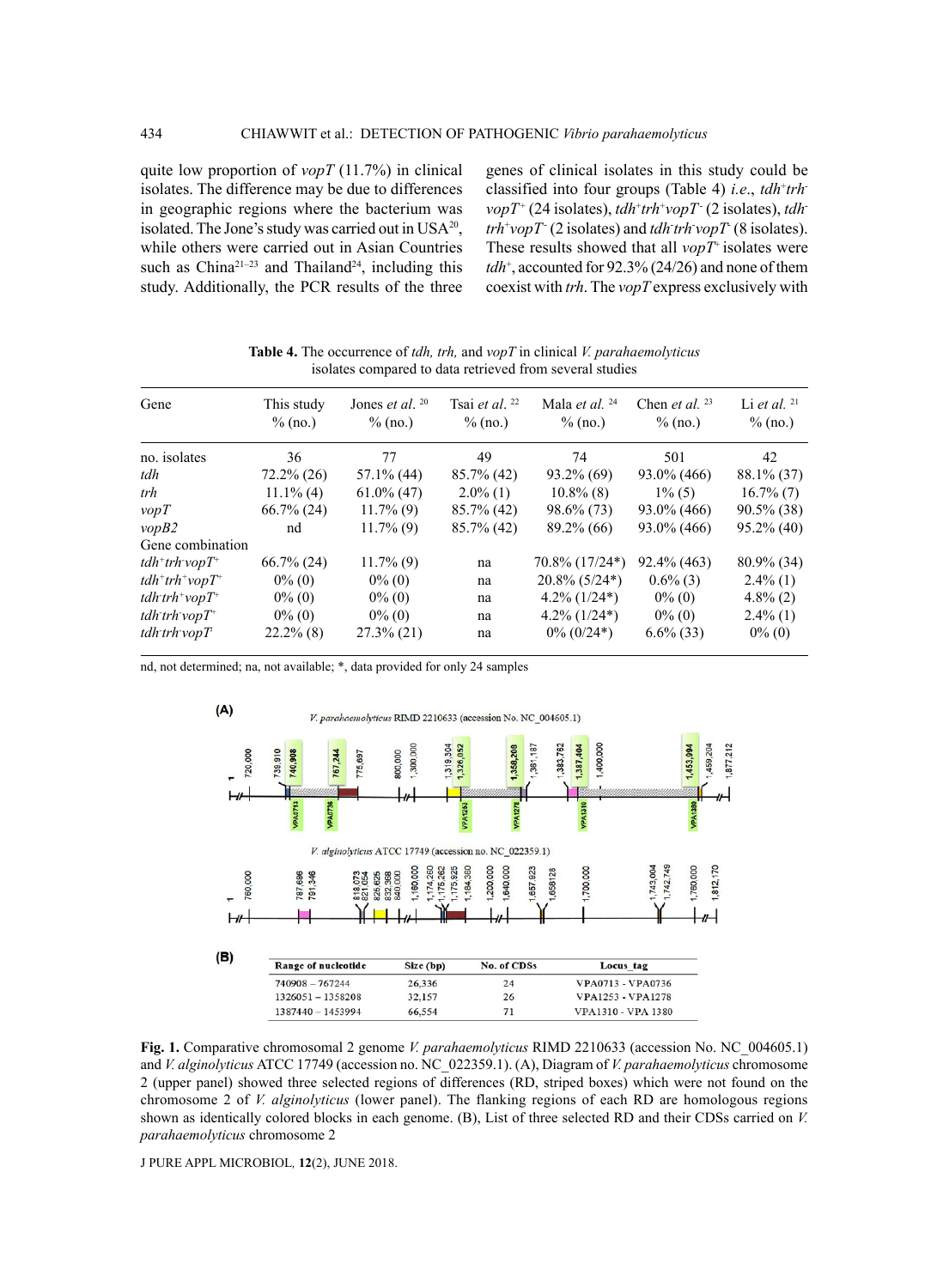tdh, as demonstrated in several studies<sup>13,14,20,22,25</sup> including this study. However, few isolates lack *tdh*, with or without *trh*, but express *vopT* could be found as reported recently<sup>21,24</sup>.

TDH and TRH encoded by *tdh* and *trh* genes, respectively, are considered as major virulence factors in *V. parahaemolyticus*<sup>26,27</sup>. It was found that the majority of clinical cases were associated with *V. parahaemolyticus* strains carrying either *tdh* or *trh*8,20, and they are therefore used as indicators for the pathogenic strains. Our study also revealed that most of the clinical isolates of *V. parahaemolyticus* (28/36, 77.8%) carried either *tdh* or *trh*. Among 28 isolates, almost all isolates (26, 72.2%) were *tdh*<sup>+</sup> , but only 4 (11.1%) *trh*<sup>+</sup> were in good agreement with several previous studies reported. For example, the distribution of *tdh* and *trh* in clinical isolates were respectively 63.6% *vs*. 35.5%8 and 84% *vs*. 12%25. These finding indicated that *trh* gene is less pronounced for pathogenic *V. parahaemolyticus* isolated from clinical samples. In contrast, *trh* positive strains were more frequently isolated from the environment or seafood than *tdh* positive ones, *e.g*., only 7% (5/71) of environmental strains carry *trh* gene, while *tdh* gene could not be detected<sup>8</sup>. Vongxay *et al*. 25 also reported that 1.6% and 3.7% of 191 seafood samples carried *tdh* and *trh*, respectively. Within the human host, the hostile environment in the intestine, *i.e*., high temperature as well as the presence of bile is a potent stimulator to upregulate the expression of genes encoding TDH and T3SS2 including *vopT*28. Therefore, *tdh* gene was detected more frequently in clinical than in seafood or environmental strains. In our study, none of *tdh* or *trh* was found in all 35 *V. parahaemolyticus* strains from seafood samples. Since the prevalence of pathogenic strains in the environment or seafood are very low, there is minimal opportunity for *tdh*/ *trh* genes to recover unless the higher number of isolates are examined. Although, either *tdh* or *trh* is indicated as genetic markers for the pathogenic strains, 22.2% of clinical strains lacking both *tdh* and *trh* (*tdh*-*trh*- ) were obtained in this study similar to those obtained in several previous studies $8,20$ . Additionally, it was found that deletion of *tdh* from *trh*-negative strain merely partially inhibited cytotoxicity<sup>10</sup>. This evidence indicated that the two virulence factors, TDH and TRH, do not adequately account for *V. parahaemolyticus* pathogenicity and

suggested the existence of other virulence factors besides TDH and TRH20,29. Owing to recent report that *vopT* could be detected in clinical isolates lacking *tdh*, *trh* or *both* genes<sup>21,24</sup>, VopT may result in the pathogenicity of these strains.

Kodama and colleagues<sup>30</sup> had identified and characterized VopT and reported that it is one of the T3SS2 effector proteins which play a role in enterotoxicity. The amino acid sequence of VopT revealed 45% and 44% identity with the C-terminal ADP-ribosyltransferase (ADPRT) domain of two effector proteins secreted by T3SS of *P. aeruginosa*, exoenzyme T, and exoenzyme S, respectively. The ADPRT domain of exoenzyme T was shown to involve in the pathogenesis of *P. aeruginosa* infection<sup>31</sup>. Also, VopT was previously<sup>30</sup> shown to be secreted and injected through T3SS2 into the cytoplasm of the host cells in which Ras protein was ADP-ribosylation. Like exoenzyme T of *P. aeruginosa*, the ADPRT domain of VopT is required for cytotoxicity. The cytotoxic activity decreased when *vopT* was deleted. Hence, it was implied that VopT is one of the virulence factors produced by the organism and it plays an important role in inducing cytotoxicity. Moreover, our results showed that *vopT* was detected mainly from the majority of clinical isolates (66.7%) and coexisted consistently with *tdh* (*tdh*<sup>+</sup> *vopT*<sup>+</sup> , 92.3%). Therefore, the expression of *vopT* is *tdh* or *tdh*dependent. However, it may function independently for the pathogenicity of a few isolates harboring *vopT* without either *tdh* or *trh*. From the study of *V. parahaemolyticus* pathogenicity, it was observed that the enteropathogenicity of *trh*-positive isolates seemed to fall between *tdh*-positive isolates and those without *tdh* and *trh*25. Likewise, the presence or absence of *vopT* may reflect the degree of virulence or pathogenicity of *V. parahaemolyticus*. VopT may function parallel to or in agreement with TDH which need further investigation.

The distribution of *vopT* among the clinical isolates revealed in this study was similar to that of *vopB2*, another effector gene of T3SS2 $\alpha$ , reported by Noriea *et al*. 14. Since *vopB2* was found only in the clinical isolates and co-existed with *tdh* gene but was not found in the environmental strains, Noriea *et al*. suggested *vopB2* to be a representative gene for identifying increased virulence among strains. However, the recent studies revealed that the three genes, *i.e*., *tdh*, *vopT* and *vopB2* were not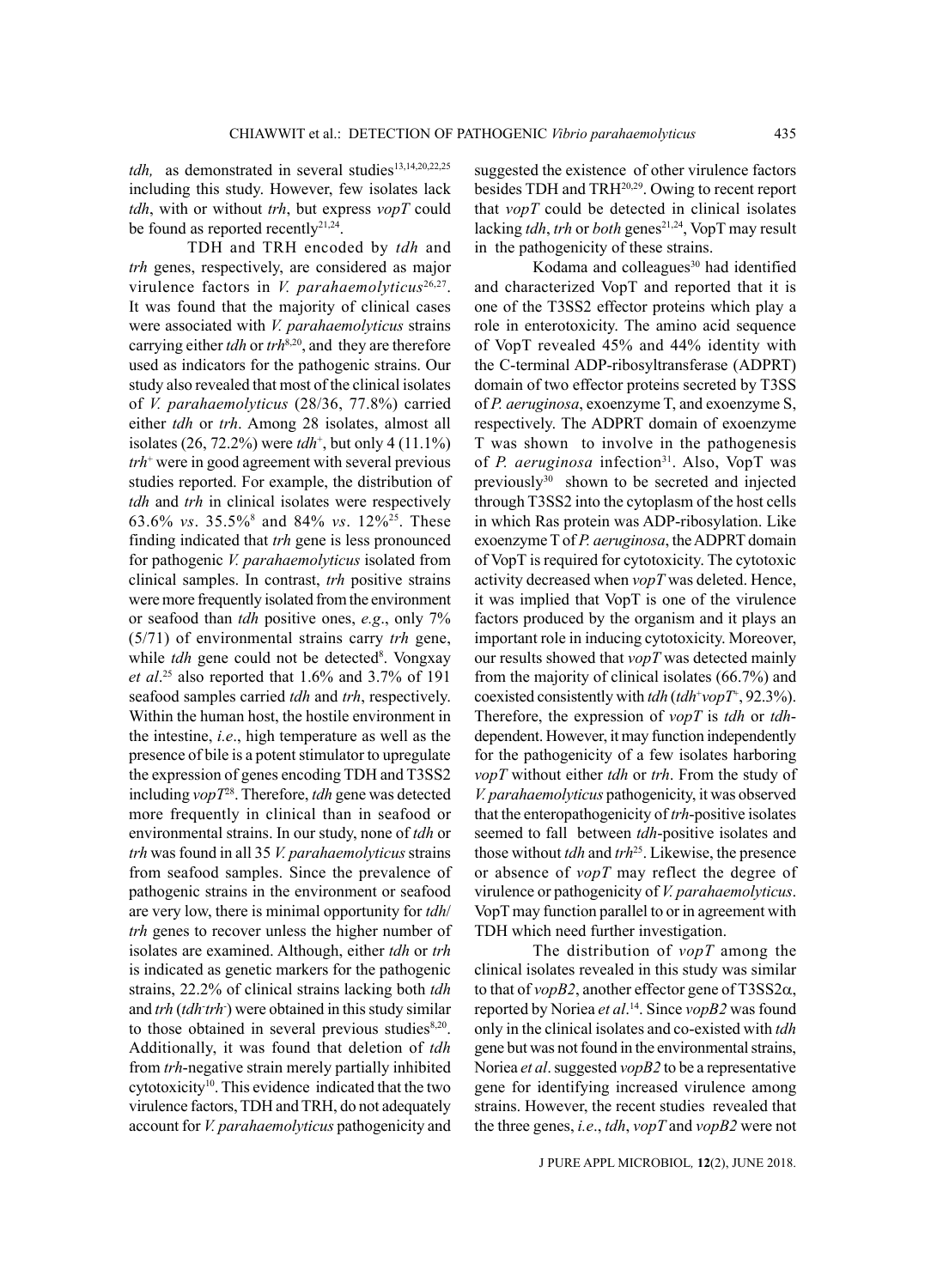coexisting stringently and few *vopT/vopB2* gene could be found together with *trh*-positive or *tdh*negative isolates $2^{1,23,24}$ . By comparing the detection rate of *vopT* and *vopB2* genes among several studies, the positive rate of *vopT* is usually equal to *vopB2* since they coexist, but one study found the percentage of *vopT* over *vopB2* and *vice versa* in another study (Table 4). Moreover, VopT was found unique to *V. parahaemolyticus* in opposition to TDH which is a major virulence factor and is not restricted to only *V. parahaemolyticus,* but it has also been documented in other *Vibrionaceae*  such as *G. hollisae*, *V. mimicus*, and *V. cholerae*32. Taken together, we considered that *vopT*, likewise *tdh*, is also a major virulence factor and the use of *vopT* was suggested, in addition to *tdh* and *vopB2*, as a genetic marker for more reliable identification of pathogenic *V. parahaemolyticus*.

## **CONCLUSION**

The objective of the present study was primarily to search for a new genetic marker for the identification of *V. parahaemolyticus* by genomic analysis approach. Finally, our study has identified *vopT* (VPA1327), which is one of the T3SS2 effector genes specific to *V. parahaemolyticus*. The distribution of *vopT* is the same as *tdh*, and being mainly obtained from clinical isolates indicated that they were associated with pathogenicity. Moreover, *vopT* always coexist with *tdh,* but it is not dependent on *tdh*. Therefore, in this study, we proposed the screening of *vopT* parallel to *tdh* for more reliable identification of pathogenic *V. parahaemolyticus* strains.

### **ACKNOWLEDGMENTS**

This research was supported by National Research Council of Thailand and Health Systems Research Institute.

### **REFERENCES**

- 1. Nair GB, Ramamurthy T, Bhattacharya SK, Dutta B, Takeda Y, Sack DA. Global dissemination of *Vibrio parahaemolyticus* serotype O3:K6 and its serovariants. *Clin Microbiol Rev*. 2007; **20**(1):39- 48. doi:10.1128/CMR.00025-06.
- 2. Kim YB, Okuda J, Matsumoto C, Takahashi N, Hashimoto S, Nishibuchi M. Identification of

J PURE APPL MICROBIOl*,* **12**(2), June 2018.

*Vibrio parahaemolyticus* strains at the species level by PCR targeted to the *toxR* gene. *J Clin Microbiol*. 1999; **37**(4):1173-1177.

- 3. Bej AK, Patterson DP, Brasher CW, Vickery MCL, Jones DD, Kaysner CA. Detection of total and hemolysin-producing *Vibrio parahaemolyticus* in shellfish using multiplex PCR amplification of *tl*, *tdh* and *trh*. *J Microbiol Methods*. 1999; **36**(3):215-225. doi:10.1016/ S0167-7012(99)00037-8.
- 4. Caburlotto G, Gennari M, Ghidini V, Tafi M, Lleo MM. Presence of T3SS2 and other virulence-related genes in *tdh*-negative *Vibrio parahaemolyticus* environmental strains isolated from marine samples in the area of the Venetian Lagoon, Italy. *FEMS Microbiol Ecol*. 2009; **70**(3):506-514. doi:10.1111/j.1574- 6941.2009.00764.x.
- 5. Croci L, Suffredini E, Cozzi L, et al. Comparison of different biochemical and molecular methods for the identification of *Vibrio parahaemolyticus*. *J Appl Microbiol*. 2007; **102**(1):229-237. doi:10.1111/j.1365-2672.2006.03046.x.
- 6. Jiang Y, He L, Wu P, et al. Simultaneous identification of ten bacterial pathogens using the multiplex ligation reaction based on the probe melting curve analysis. *Sci Rep*. 2017; **7**(1):1-9. doi:10.1038/s41598-017-06348-z.
- 7. Li R, Chiou J, Chan EWC, Chen S. A novel PCRbased approach for accurate identification of *Vibrio parahaemolyticus*. *Front Microbiol*. 2016; **7**(JAN):1-5. doi:10.3389/fmicb.2016.00044.
- 8. Shirai H, Ito H, Hirayama T, et al. Molecular epidemiologic evidence for association of thermostable direct hemolysin (TDH) and TDHrelated hemolysin of *Vibrio parahaemolyticus* with gastroenteritis. *Infect Immun*. 1990; **58**(11):3568-3573.
- 9. Honda T, Iida T. The pathogenicity of *Vibrio parahaemolyticus* and the role of the thermostable direct haemolysin and related haemolysins. *Rev Med Microbiol*. 1993; **4**(2):106-113. doi:10.1097/00013542-199304000-00006.
- 10. Park KS, Ono T, Rokuda M, Jang MH, Iida T, Honda T. Cytotoxicity and enterotoxicity of the thermostable direct hemolysindeletion mutants of *Vibrio parahaemolyticus. Microbiol Immunol*. 2004; **48**(4):313-318. doi:10.1111/j.1348-0421.2004.tb03512.x.
- 11. Ming X, Yamamoto K, Honda T. Construction and characterization of an isogenic mutant of *Vibrio parahaemolyticus* having a deletion in the thermostable direct hemolysin- related hemolysin gene (*trh*). *J Bacteriol*. 1994; **176**(15):4757- 4760.
- 12. Makino K, Oshima K, Kurokawa K, et al.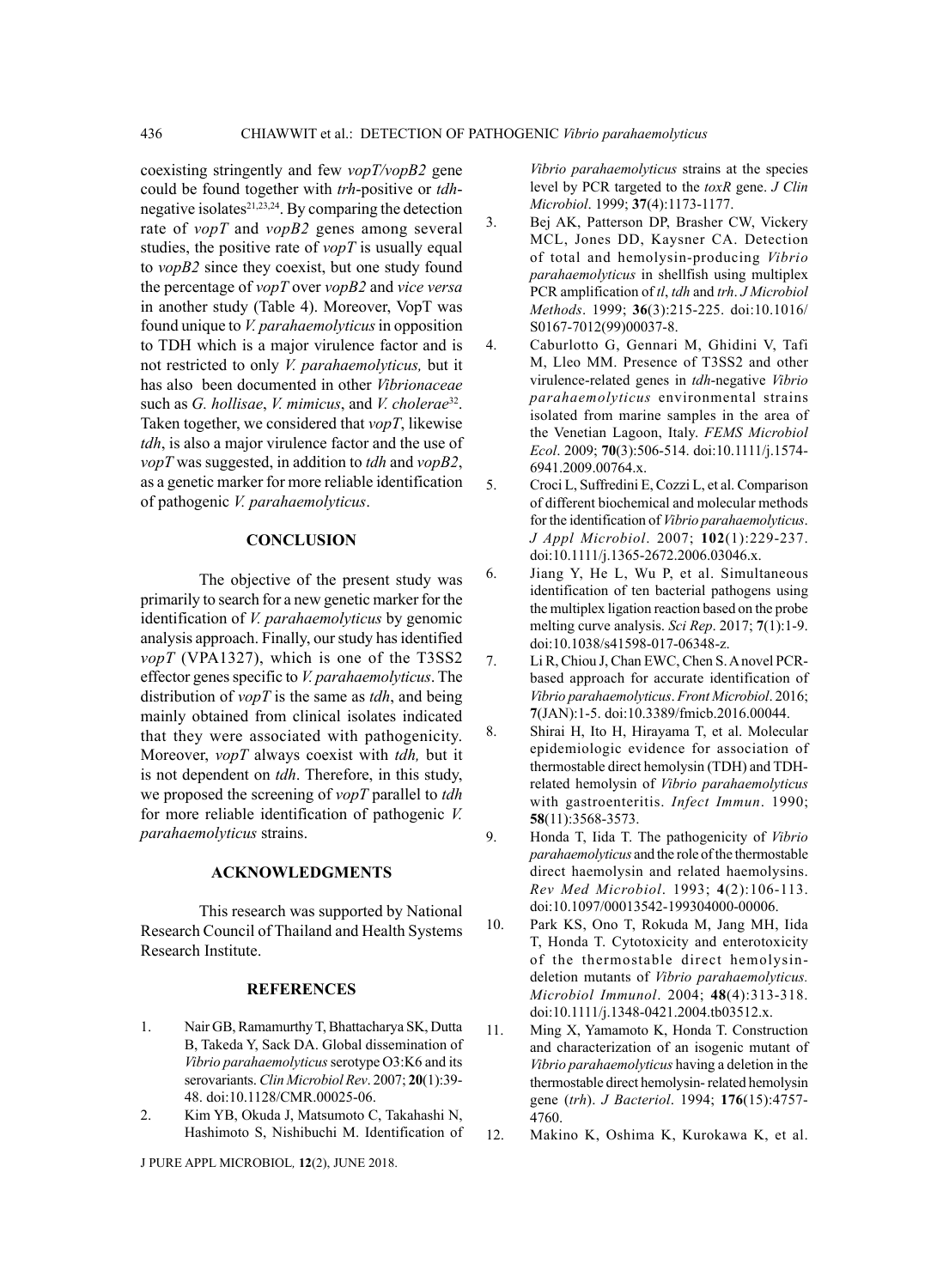Genome sequence of *Vibrio parahaemolyticus*: a pathogenic mechanism distinct from that of *V. cholerae*. *Lancet*. 2003; **361**(9359):743-749. doi:10.1016/S0140-6736(03)12659-1.

- 13. Park K-S, Ono T, Rokuda M, et al. Functional characterization of two type III secretion systems of *Vibrio parahaemolyticus*. *Infect Immun*. 2004; **72**(11):6659-6665. doi:10.1128/IAI.72.11.6659- 6665.2004.
- 14. Noriea NF, Johnson CN, Griffitt KJ, Grimes DJ. Distribution of type III secretion systems in *Vibrio parahaemolyticus* from the northern Gulf of Mexico. *J Appl Microbiol*. 2010; **109**(3):953- 962. doi:10.1111/j.1365-2672.2010.04722.x.
- 15. Okada N, Iida T, Park KS, et al. Identification and characterization of a novel type III secretion system in trh-positive *Vibrio parahaemolyticus* strain TH3996 reveal genetic lineage and diversity of pathogenic machinery beyond the species level. *Infect Immun*. 2009; **77**(2):904- 913. doi:10.1128/IAI.01184-08.
- 16. Amaral GRS, Dias GM, Wellington-Oguri M, et al. Genotype to phenotype: Identification of diagnostic *Vibrio* phenotypes using whole genome sequences. *Int J Syst Evol Microbiol*. 2014; **64**(PART 2):357-365. doi:10.1099/ ijs.0.057927-0.
- 17. Kim H-J, Ryu J-O, Lee S-Y, Kim E-S, Kim H-Y. Multiplex PCR for detection of the *Vibrio* genus and five pathogenic *Vibrio* species with primer sets designed using comparative genomics. *BMC Microbiol*. 2015; **15**(1):239. doi:10.1186/s12866- 015-0577-3.
- 18. Yu S, Chen W, Wang D, He X, Zhu X, Shi X. Species-specific PCR detection of the food-borne pathogen *Vibrio parahaemolyticus* using the *irgB* gene identified by comparative genomic analysis. *FEMS Microbiol Lett*. 2010; **307**(1):65-71. doi:10.1111/j.1574-6968.2010.01952.x.
- 19. Izumiya H, Matsumoto K, Yahiro S, et al. Multiplex PCR assay for identification of three major pathogenic *Vibrio* spp., *Vibrio cholerae*, *Vibrio parahaemolyticus*, and *Vibrio vulnificus*. *Mol Cell Probes*. 2011; **25**(4):174- 176. doi:10.1016/j.mcp.2011.04.004.
- 20. Jones JL, Lüdeke CHM, Bowers JC, et al. Biochemical, serological, and virulence characterization of clinical and oyster *Vibrio parahaemolyticus* isolates. *J Clin Microbiol*. 2012; **50**(7):2343-2352. doi:10.1128/ JCM.00196-12.
- 21. Li H, Tang R, Lou Y, Cui Z, Chen W, Hong Q. A Comprehensive epidemiological research for clinical *Vibrio parahaemolyticus* in Shanghai. 2017; **8**(June):1-10. doi:10.3389/ fmicb.2017.01043.
- 22. Tsai S, Jong K-J, Tey YH, et al. Molecular characterization of clinical and environmental *Vibrio parahaemolyticus* isolates in Taiwan. *Int J Food Microbiol*. 2013; **165**(1):18-26. doi:10.1016/j.ijfoodmicro.2013.04.017.
- 23. Chen Y, Chen X, Yu F, et al. Serology, virulence, antimicrobial susceptibility and molecular characteristics of clinical *Vibrio parahaemolyticus* strains circulating in southeastern China from 2009 to 2013. *Clin Microbiol Infect*. 2016; **22**(3):258.e9-258.e16. doi:10.1016/j.cmi.2015.11.003.
- 24. Mala W, Alam M, Angkititrakul S, et al. Sero group, virulence , and molecular traits of *Vibrio parahaemolyticus* isolated from clinical and cockle sources in northeastern Thailand. *Infect Genet Evol.* 2016; **39**:212-218. doi:10.1016/j. meegid.2016.01.006.
- 25. Vongxay K, Wang S, Zhang X, et al. Pathogenetic characterization of *Vibrio parahaemolyticus* isolates from clinical and seafood sources. *Int J Food Microbiol*. 2008; **126**(1-2):71-75. doi:10.1016/j.ijfoodmicro.2008.04.032.
- 26. Honda T, Ni Y, Miwatani T. Purification and characterization of a hemolysin produced by a clinical isolate of Kanagawa phenomenonnegative *Vibrio parahaemolyticus* and related to the thermostable direct hemolysin. *Infect Immun*. 1988; **56**(4):961-965.
- 27. Nishibuchi M, Fasano A, Russell RG, Kaper JB. Enterotoxigenicity of *Vibrio parahaemolyticus* with and without genes encoding thermostable direct hemolysin. *Infect Immun*. 1992; **60**(9):3539-3545.
- 28. Gotoh K, Kodama T, Hiyoshi H, et al. Bile acidinduced virulence gene expression of *Vibrio parahaemolyticus* reveals a novel therapeutic potential for bile acid sequestrants. *PLoS One*. 2010; **5**(10). doi:10.1371/journal.pone.0013365.
- 29. Lynch T, Livingstone S, Buenaventura E, et al. *Vibrio parahaemolyticus* disruption of epithelial cell tight junctions occurs independently of toxin production. 2005; **73**(3):1275-1283. doi:10.1128/ IAI.73.3.1275.
- 30. Kodama T, Rokuda M, Park KS, et al. Identification and characterization of VopT, a novel ADP-ribosyltransferase effector protein secreted *via* the *Vibrio parahaemolyticus* type III secretion system 2. *Cell Microbiol*. 2007; **9**(11):2598-2609. doi:10.1111/j.1462- 5822.2007.00980.x.
- 31. Garrity-Ryan L, Shafikhani S, Balachandran P, et al. The ADP Ribosyltransferase domain of *Pseudomonas aeruginosa* exoT cContributes to its biological activities. *Infect Immun*. 2004; **72**(1):546-558. doi:10.1128/IAI.72.1.546-